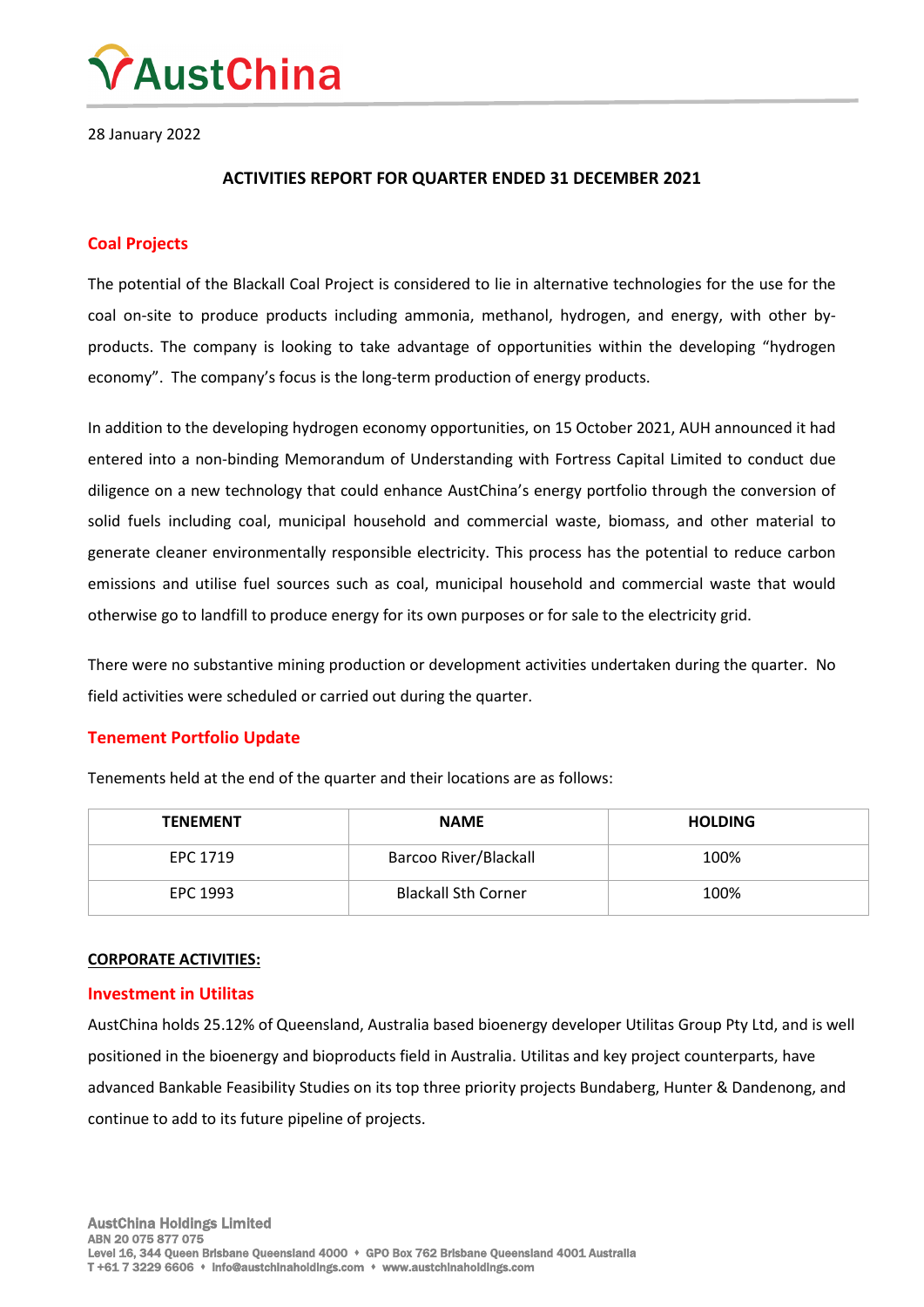# **AustChina**

The 9.5 acre repurposed sewerage treatment plant site, now the Bundaberg bioHub development located in Queensland was successfully fully tenanted and subsequently sold to property developer Smart Capital, unlocking the first bioHub concept that showcases several businesses synergistically operating on the site.

Community support for biogas and related industries has continued to strengthen and is being reflected within local governments and businesses. Initiatives such as the Bundaberg Bioeconomy Conference have had a positive social impact which has extended beyond the Bundaberg region, Utilitas presented and showcased an update at this conference.

The two other priority projects for Utilitas are Dandenong in Victoria and Hunter Valley in New South Wales are tracking into feasibility and are well positioned to secure commercial agreements to shore up project economic viability.

# **Investment in Sector Projects Pty Ltd, now Revolver Resources Holdings Limited (ASX: RRR)**

Through the sale of its subsidiary Surat Gas Pty Ltd which completed on 28 September 2018, AustChina acquired 5% of the issued capital of Sector Projects Pty Ltd ('Sector').

On 23 September 2021, Sector merged with Dianne Mining Corporation Pty Ltd and listed on the ASX as Revolver Resources Holdings Limited ('Revolver'; **ASX**: RRR).

Revolver successfully raised \$12.7m through the issue of 63,622,633 shares at an issue price of \$0.20. AustChina owns 2.5m shares in Revolver.

Revolver's portfolio consists of 2 projects, Project Osprey (formerly owned by Sector) and the Dianne Project.

- The Dianne Project is a near-term production prospect north-west of Cairns comprising 6 mining eases and an exploration permit covering 116km2.
- The Osprey Project consists of 6 exploration permits north of Mount Isa with established prospectivity for Iron Oxide Copper Gold and Mount Isa style targets covering approximately 765km2.

Revolver has continued with its exploration of the Dianne Project through IP electrical geophysical surveying. Revolver reported in December 2021 a series of priority anomalies proximate to the Massive Sulphide Body, potentially representing further concealed untested sulphide mineralisation.

AUH sees long term potential in the copper sector.

# **Payments to Related Parties**

A total of \$22,000 was paid to directors and their associates for salaries, director fees and superannuation during the quarter ended 31 December 2021.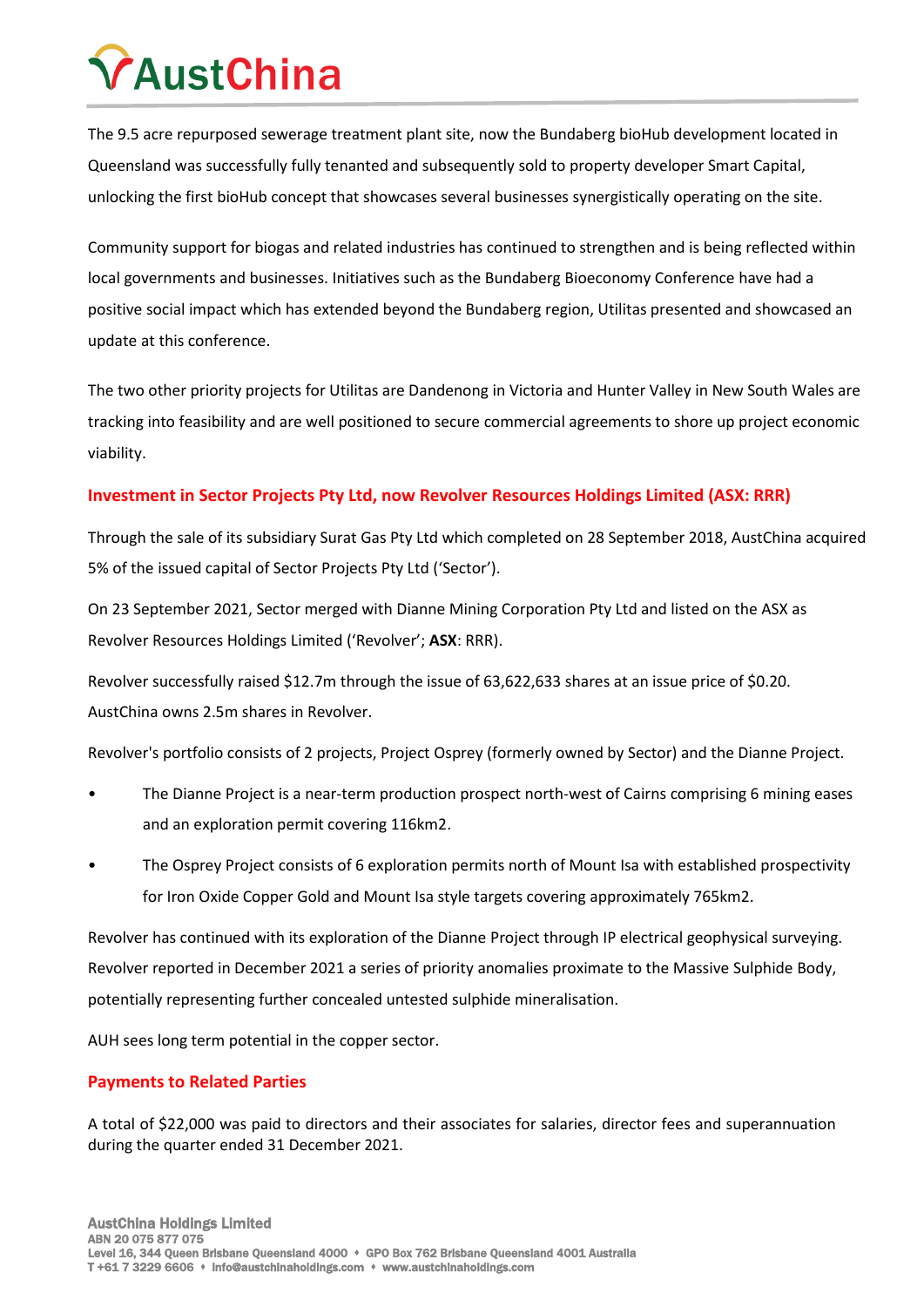

Authorised for release by the Chairman of the Board.

Yours faithfully,

**Daniel Chan – Chairman**

Further information:

Andrew Fogg – Chief Executive Officer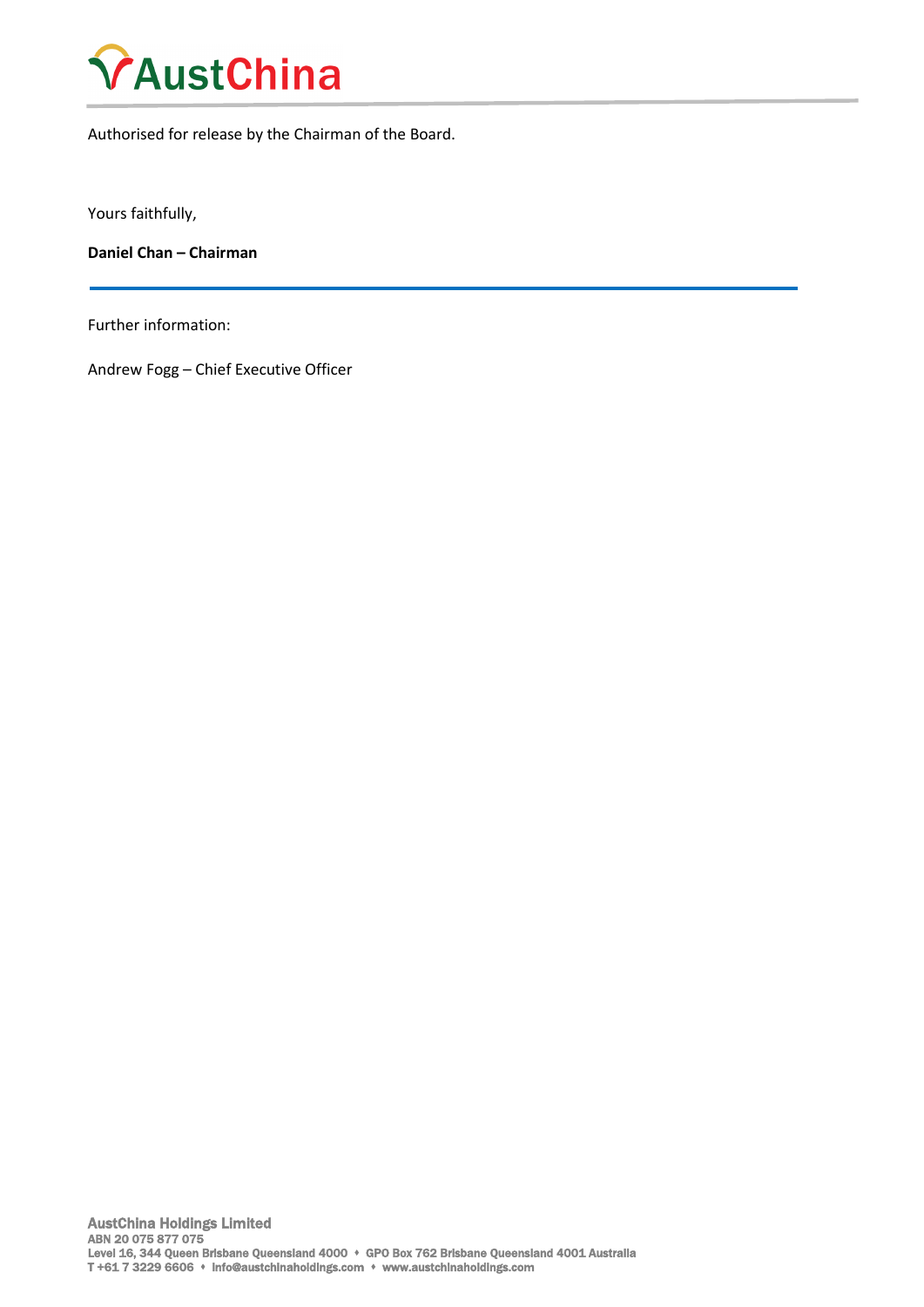# **Appendix 5B**

# **Mining exploration entity or oil and gas exploration entity quarterly cash flow report**

Name of entity

## **AUSTCHINA HOLDINGS LIMITED**

ABN ABN Cuarter ended ("current quarter")

**20 075 877 075 31 DECEMBER 2021**

|     | <b>Consolidated statement of cash flows</b>       | <b>Current quarter</b><br>\$A'000 | Year to date<br>(6 months)<br>\$A'000 |
|-----|---------------------------------------------------|-----------------------------------|---------------------------------------|
| 1.  | Cash flows from operating activities              |                                   |                                       |
| 1.1 | Receipts from customers                           |                                   |                                       |
| 1.2 | Payments for                                      |                                   |                                       |
|     | exploration & evaluation (if expensed)<br>(a)     |                                   |                                       |
|     | development<br>(b)                                |                                   |                                       |
|     | production<br>(c)                                 |                                   |                                       |
|     | staff costs<br>(d)                                | (18)                              | (48)                                  |
|     | administration and corporate costs<br>(e)         | (162)                             | (307)                                 |
| 1.3 | Dividends received (see note 3)                   |                                   |                                       |
| 1.4 | Interest received                                 |                                   |                                       |
| 1.5 | Interest and other costs of finance paid          |                                   | (1)                                   |
| 1.6 | Income taxes paid                                 |                                   |                                       |
| 1.7 | Government grants and tax incentives              |                                   |                                       |
| 1.8 | Other (provide details if material):              |                                   |                                       |
|     | Payments for business development                 | (24)                              | (48)                                  |
|     | <b>GST</b> refunds                                | 15                                | 33                                    |
| 1.9 | Net cash from / (used in) operating<br>activities | (189)                             | (371)                                 |

|     |                      | Cash flows from investing activities      |      |  |
|-----|----------------------|-------------------------------------------|------|--|
| 2.1 | Payments to acquire: |                                           |      |  |
|     | (a                   | entities                                  | -    |  |
|     | (b)                  | tenements                                 | -    |  |
|     | (c)                  | property, plant and equipment             | -    |  |
|     | (d)                  | exploration & evaluation (if capitalised) | (42) |  |
|     | (e                   | investments                               | -    |  |
|     |                      | other non-current assets                  | -    |  |

ASX Listing Rules Appendix 5B (01/12/19) **Page 1** + See chapter 19 of the ASX Listing Rules for defined terms.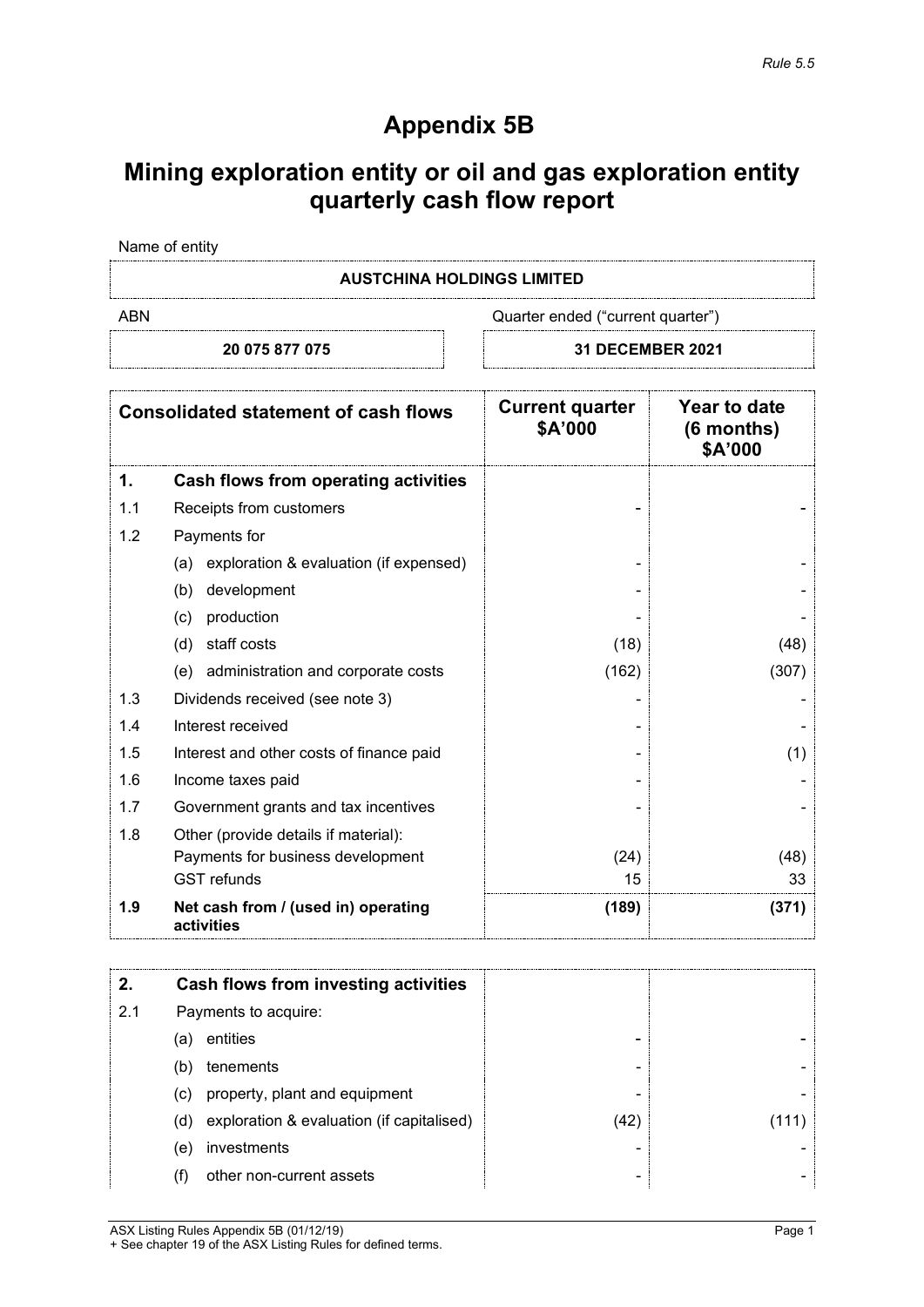|               | <b>Consolidated statement of cash flows</b>       | <b>Current quarter</b><br>\$A'000 | Year to date<br>$(6$ months)<br>\$A'000 |
|---------------|---------------------------------------------------|-----------------------------------|-----------------------------------------|
| $2.2^{\circ}$ | Proceeds from the disposal of:                    |                                   |                                         |
|               | entities<br>(a)                                   |                                   |                                         |
|               | (b)<br>tenements (Security Deposits)              |                                   |                                         |
|               | property, plant and equipment<br>(C)              |                                   |                                         |
|               | investments<br>(d)                                |                                   |                                         |
|               | other non-current assets<br>(e)                   |                                   |                                         |
| 2.3           | Cash flows from loans to other entities           |                                   |                                         |
| 2.4           | Dividends received (see note 3)                   |                                   |                                         |
| 2.5           | Other (provide details if material)               |                                   |                                         |
| 2.6           | Net cash from / (used in) investing<br>activities | (42)                              | 1111                                    |

| 3.   | <b>Cash flows from financing activities</b>                                                |      |
|------|--------------------------------------------------------------------------------------------|------|
| 3.1  | Proceeds from issues of equity securities<br>(excluding convertible debt securities)       | 980  |
| 3.2  | Proceeds from issue of convertible debt<br>securities                                      |      |
| 3.3  | Proceeds from exercise of options                                                          |      |
| 3.4  | Transaction costs related to issues of equity<br>securities or convertible debt securities | (59) |
| 3.5  | Proceeds from borrowings                                                                   |      |
| 3.6  | Repayment of borrowings                                                                    |      |
| 3.7  | Transaction costs related to loans and<br>borrowings                                       |      |
| 3.8  | Dividends paid                                                                             |      |
| 3.9  | Other (provide details if material)                                                        |      |
| 3.10 | Net cash from / (used in) financing<br>activities                                          | 921  |

|     | Net increase / (decrease) in cash and<br>cash equivalents for the period |       |     |
|-----|--------------------------------------------------------------------------|-------|-----|
| 4.1 | Cash and cash equivalents at beginning of<br>period                      | 1.061 | 391 |
| 4.2 | Net cash from / (used in) operating<br>activities (item 1.9 above)       | (189) |     |
| 4.3 | Net cash from / (used in) investing activities<br>(item 2.6 above)       | (42   |     |
| 4.4 | Net cash from / (used in) financing activities<br>(item 3.10 above)      |       | 921 |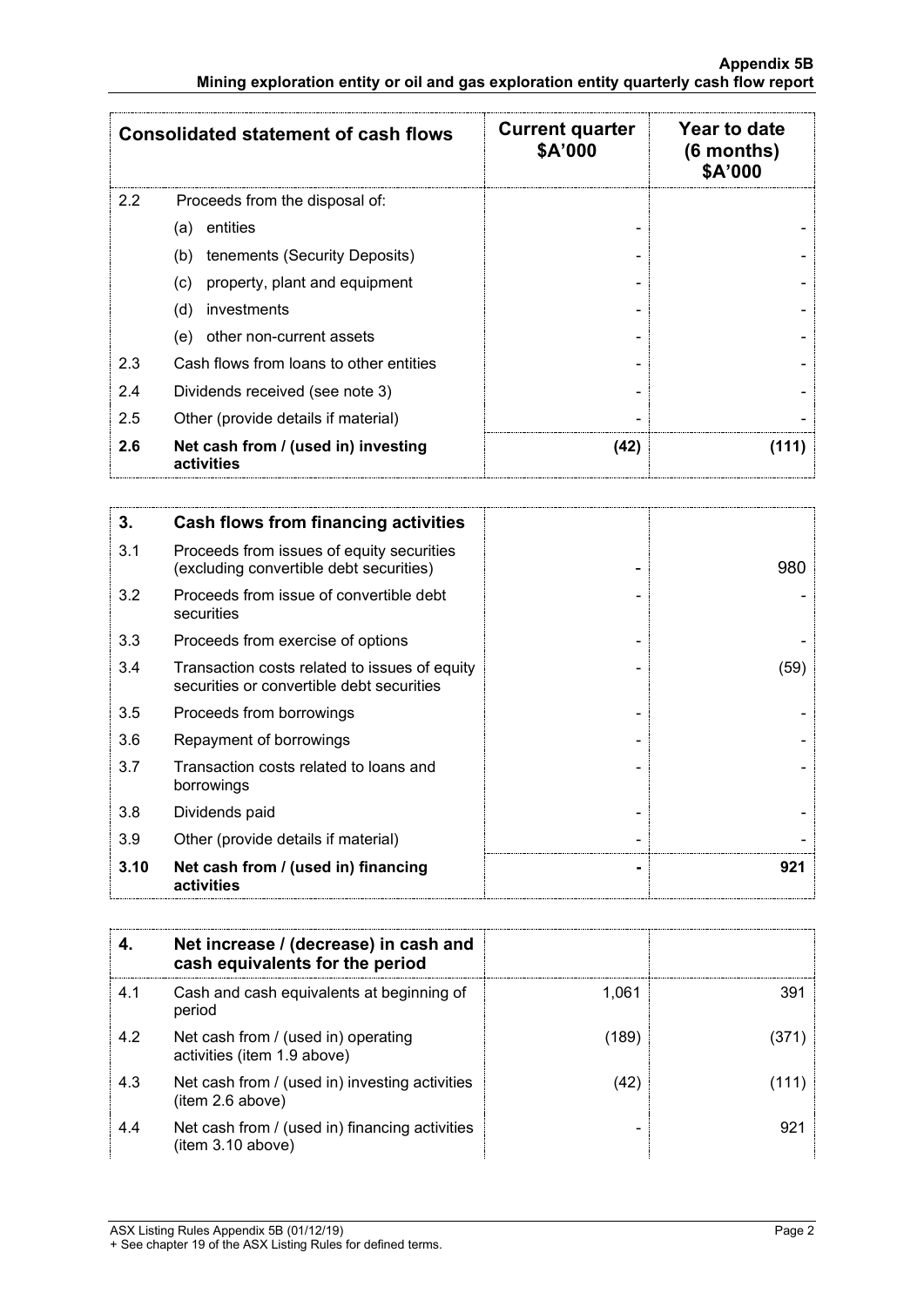|     | <b>Consolidated statement of cash flows</b>          | <b>Current quarter</b><br>\$A'000 | Year to date<br>(6 months)<br>\$A'000 |
|-----|------------------------------------------------------|-----------------------------------|---------------------------------------|
| 4.5 | Effect of movement in exchange rates on<br>cash held |                                   |                                       |
| 4.6 | Cash and cash equivalents at end of<br>period        | 830                               |                                       |

| 5.  | Reconciliation of cash and cash<br>equivalents<br>at the end of the quarter (as shown in the<br>consolidated statement of cash flows) to the<br>related items in the accounts | <b>Current quarter</b><br>\$A'000 | <b>Previous quarter</b><br>\$A'000 |
|-----|-------------------------------------------------------------------------------------------------------------------------------------------------------------------------------|-----------------------------------|------------------------------------|
| 5.1 | <b>Bank balances</b>                                                                                                                                                          | 44                                | 50                                 |
| 5.2 | Call deposits                                                                                                                                                                 | 786                               |                                    |
| 5.3 | <b>Bank overdrafts</b>                                                                                                                                                        |                                   |                                    |
| 5.4 | Other (provide details)                                                                                                                                                       |                                   |                                    |
| 5.5 | Cash and cash equivalents at end of<br>quarter (should equal item 4.6 above)                                                                                                  | 830                               | .061                               |

# **6. Payments to related parties of the entity and their associates**

| 6.1 | Aggregate amount of payments to related parties and their |
|-----|-----------------------------------------------------------|
|     | associates included in item 1                             |

| <b>Current quarter</b><br>\$A'000 |  |
|-----------------------------------|--|
| 22                                |  |
|                                   |  |

6.2 Aggregate amount of payments to related parties and their associates included in item 2

Note: if any amounts are shown in items 6.1 or 6.2, your quarterly activity report must include a description of, and an explanation for, such payments

Payments to directors include accrued salaries, director fees and superannuation guarantee.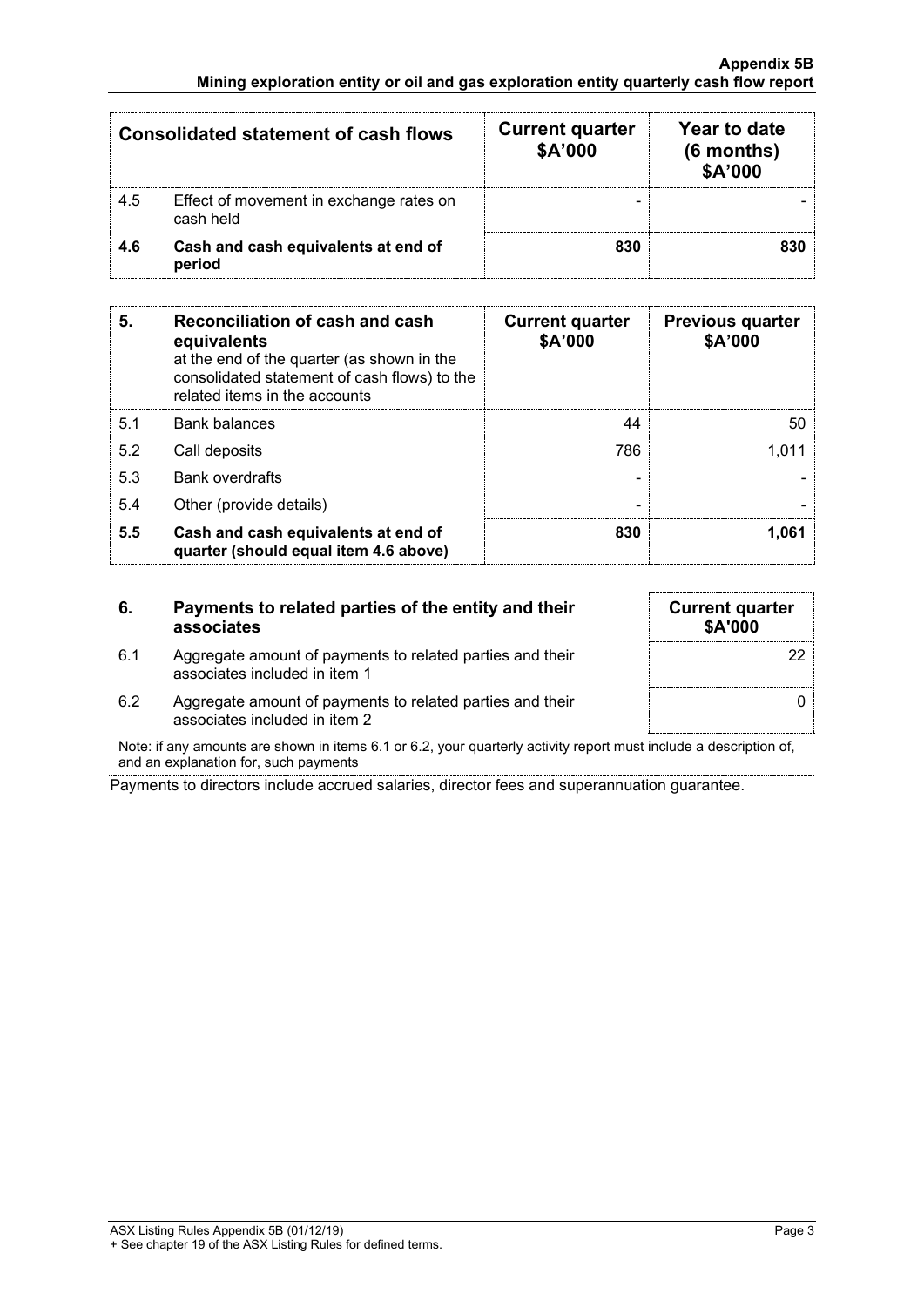- **7. Financing facilities** *Note: the term "facility' includes all forms of financing arrangements available to the entity. Add notes as necessary for an understanding of the sources of finance available to the entity.*
- 7.2 Credit standby arrangements
- 7.3 Other (please specify)
- 7.4 **Total financing facilities** -

|     | <b>Financing facilities</b><br>Note: the term "facility' includes all forms of financing<br>arrangements available to the entity.<br>Add notes as necessary for an understanding of the<br>sources of finance available to the entity. | <b>Total facility</b><br>amount at quarter<br>end<br>\$A'000 | Amount drawn at<br>quarter end<br>\$A'000 |
|-----|----------------------------------------------------------------------------------------------------------------------------------------------------------------------------------------------------------------------------------------|--------------------------------------------------------------|-------------------------------------------|
| 71  | Loan facilities                                                                                                                                                                                                                        |                                                              |                                           |
| 7.2 | Credit standby arrangements                                                                                                                                                                                                            |                                                              |                                           |
| 7.3 | Other (please specify)                                                                                                                                                                                                                 |                                                              |                                           |
| 7.4 | <b>Total financing facilities</b>                                                                                                                                                                                                      |                                                              |                                           |

# 7.5 **Unused financing facilities available at quarter end** -

7.6 Include in the box below a description of each facility above, including the lender, interest rate, maturity date and whether it is secured or unsecured. If any additional financing facilities have been entered into or are proposed to be entered into after quarter end, include a note providing details of those facilities as well.

Not applicable

| 8.  | Estimated cash available for future operating activities                   | <b>SA'000</b> |
|-----|----------------------------------------------------------------------------|---------------|
| 8.1 | Net cash from / (used in) operating activities (Item 1.9)                  | 189           |
| 8.2 | Capitalised exploration & evaluation (Item 2.1(d))                         | (42)          |
| 8.3 | Total relevant outgoings (Item $8.1 +$ Item $8.2$ )                        | 231           |
| 8.4 | Cash and cash equivalents at quarter end (Item 4.6)                        | 830           |
| 8.5 | Unused finance facilities available at quarter end (Item 7.5)              |               |
| 8.6 | Total available funding (Item $8.4$ + Item $8.5$ )                         |               |
| 8.7 | Estimated quarters of funding available (Item 8.6 divided by<br>Item $8.3$ | 3.6           |

- 8.8 If Item 8.7 is less than 2 quarters, please provide answers to the following questions:
	- 1. Does the entity expect that it will continue to have the current level of net operating cash flows for the time being and, if not, why not?

Answer: N/A

2. Has the entity taken any steps, or does it propose to take any steps, to raise further cash to fund its operations and, if so, what are those steps and how likely does it believe that they will be successful?

Answer: N/A

3. Does the entity expect to be able to continue its operations and to meet its business objectives and, if so, on what basis?

Answer: N/A